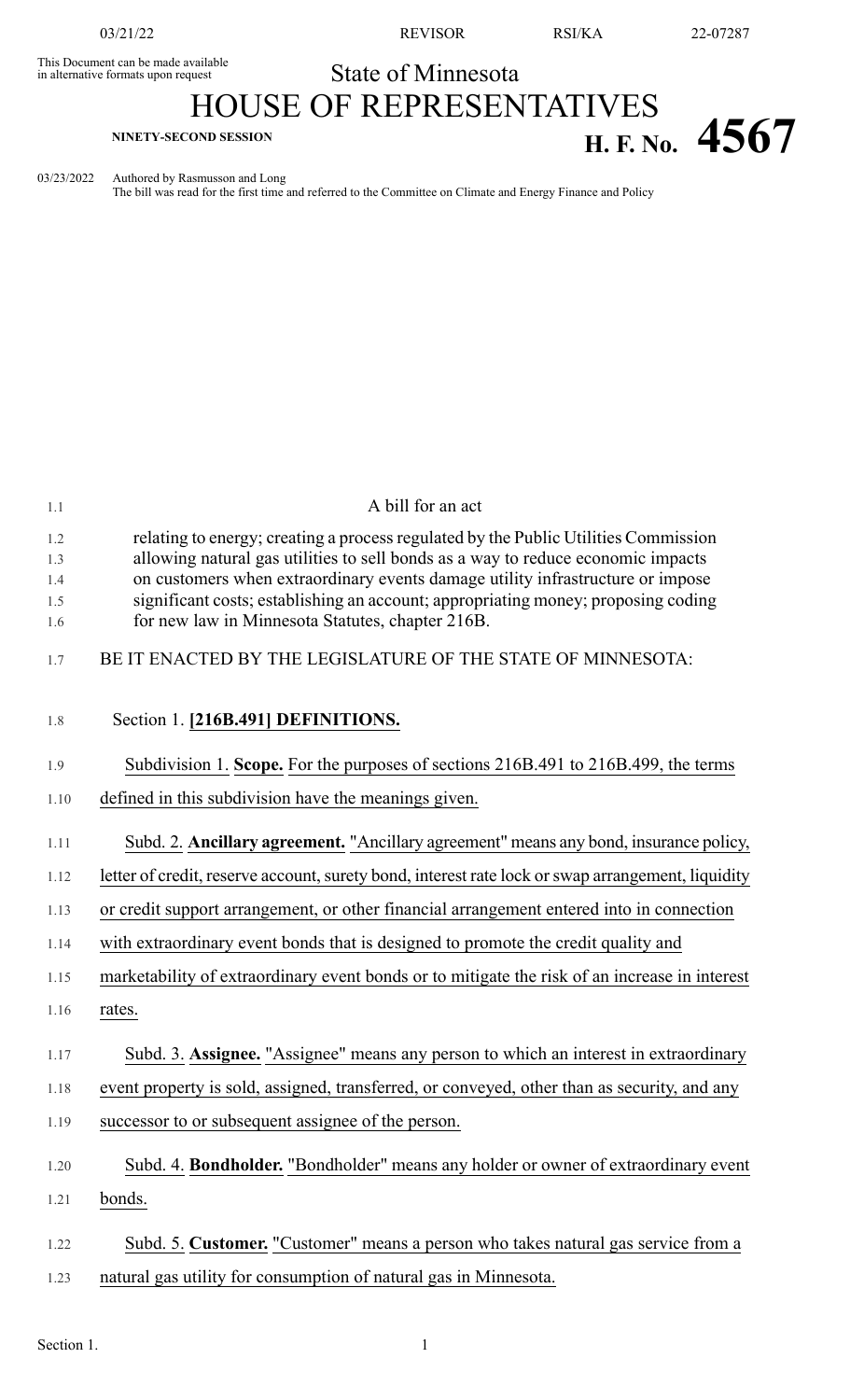| 2.1  | Subd. 6. Extraordinary event. (a) "Extraordinary event" means an event arising from               |  |  |  |
|------|---------------------------------------------------------------------------------------------------|--|--|--|
| 2.2  | unforeseen circumstances and of sufficient magnitude as determined by the commission:             |  |  |  |
| 2.3  | (1) to permanently prevent or impair a utility from providing natural gas service to a            |  |  |  |
| 2.4  | significant proportion of customers or to otherwise impose significant costs on customers;        |  |  |  |
| 2.5  | and                                                                                               |  |  |  |
| 2.6  | (2) for which the issuance of extraordinary event bonds in response to the event meets            |  |  |  |
| 2.7  | the conditions of section 216B.492, subdivision 2, as determined by the commission.               |  |  |  |
| 2.8  | (b) Extraordinary event includes but is not limited to a storm event or other natural             |  |  |  |
| 2.9  | disaster, an act of God, war, terrorism, sabotage or vandalism, a cybersecurity attack, or a      |  |  |  |
| 2.10 | temporary significant increase in the wholesale price of natural gas.                             |  |  |  |
| 2.11 | Subd. 7. Extraordinary event activity. "Extraordinary event activity" means an activity           |  |  |  |
| 2.12 | undertaken by or on behalf of a utility to restore the utility's ability to provide natural gas   |  |  |  |
| 2.13 | service following damage to or destruction of the utility's infrastructure by one or more         |  |  |  |
| 2.14 | extraordinary events, including activities related to mobilization, staging, construction,        |  |  |  |
| 2.15 | reconstruction, replacement, or repair of natural gas transmission, distribution, storage, or     |  |  |  |
| 2.16 | general facilities.                                                                               |  |  |  |
| 2.17 | Subd. 8. Extraordinary event bonds. "Extraordinary event bonds" means low-cost                    |  |  |  |
| 2.18 | corporate securities, including but not limited to senior secured bonds, debentures, notes,       |  |  |  |
| 2.19 | certificates of participation, certificates of beneficial interest, certificates of ownership, or |  |  |  |
| 2.20 | other evidences of indebtedness or ownership that have a scheduled maturity of no longer          |  |  |  |
| 2.21 | than 30 years and a final legal maturity date that is not later than 32 years from the issue      |  |  |  |
| 2.22 | date, that are rated AA or Aa2 or better by a major independent credit rating agency at the       |  |  |  |
| 2.23 | time of issuance, and that are issued by a utility or an assignee under a financing order.        |  |  |  |
| 2.24 | Subd. 9. Extraordinary event charge. "Extraordinary event charge" means a                         |  |  |  |
| 2.25 | nonbypassable charge that:                                                                        |  |  |  |
| 2.26 | (1) is imposed on all customer bills by a utility that is the subject of a financing order        |  |  |  |
| 2.27 | or the utility's successors or assignees;                                                         |  |  |  |
| 2.28 | (2) is separate from the utility's base rates; and                                                |  |  |  |
| 2.29 | (3) provides a source of revenue solely to repay, finance, or refinance extraordinary             |  |  |  |
| 2.30 | event costs.                                                                                      |  |  |  |
| 2.31 | Subd. 10. Extraordinary event costs. "Extraordinary event costs":                                 |  |  |  |

Section 1. 2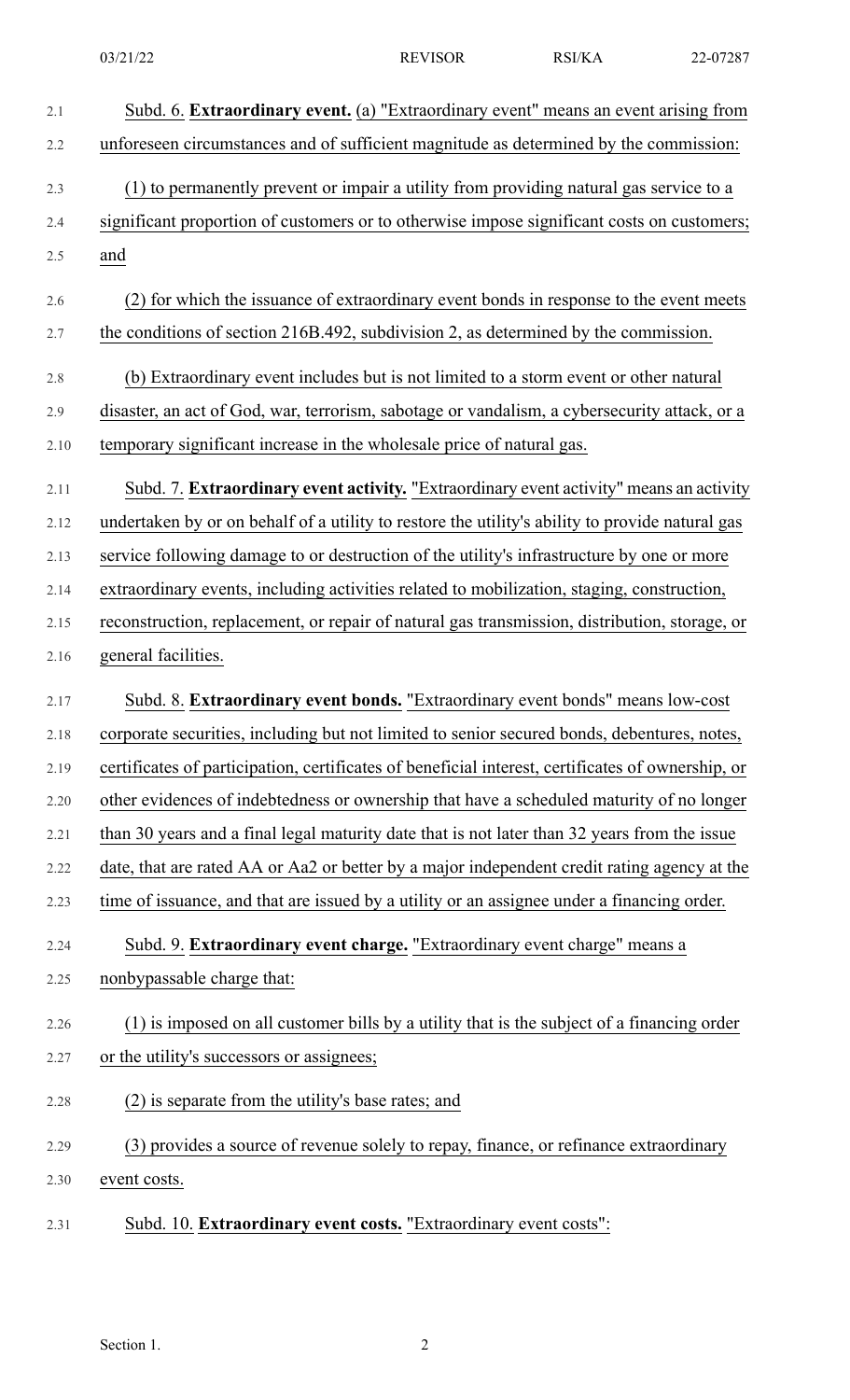| 3.1  | (1) means all incremental costs of extraordinary event activities that are approved by           |  |  |  |  |
|------|--------------------------------------------------------------------------------------------------|--|--|--|--|
| 3.2  | the commission in a financing order issued under section 216B.492 as being:                      |  |  |  |  |
| 3.3  | (i) necessary to enable the utility to restore natural gas service to customers whose service    |  |  |  |  |
| 3.4  | was affected by an extraordinary event; and                                                      |  |  |  |  |
| 3.5  | (ii) prudent and reasonable;                                                                     |  |  |  |  |
|      | (2) includes costs to repurchase equity or retire any indebtedness relating to extraordinary     |  |  |  |  |
| 3.6  | event activities;                                                                                |  |  |  |  |
| 3.7  |                                                                                                  |  |  |  |  |
| 3.8  | (3) shall be net of applicable insurance proceeds, tax benefits, and any other amounts           |  |  |  |  |
| 3.9  | intended to reimburse the utility for extraordinary event activities, including government       |  |  |  |  |
| 3.10 | grants or aid of any kind;                                                                       |  |  |  |  |
| 3.11 | (4) do not include any monetary penalty, fine, or forfeiture assessed against a utility by       |  |  |  |  |
| 3.12 | a government agency or court under a federal or state environmental statute, rule, or            |  |  |  |  |
| 3.13 | regulation; and                                                                                  |  |  |  |  |
| 3.14 | (5) must be adjusted to reflect:                                                                 |  |  |  |  |
| 3.15 | (i) the difference, as determined by the commission, between extraordinary event costs           |  |  |  |  |
| 3.16 | that the utility expects to incur and actual, reasonable, and prudent costs incurred; or         |  |  |  |  |
| 3.17 | (ii) a more fair or reasonable allocation of extraordinary event costs to customers over         |  |  |  |  |
| 3.18 | time, as expressed in a commission order.                                                        |  |  |  |  |
| 3.19 | Subd. 11. Extraordinary event property. "Extraordinary event property" means:                    |  |  |  |  |
| 3.20 | (1) all rights and interests of a utility or the utility's successor or assignee under a         |  |  |  |  |
| 3.21 | financing order for the right to impose, bill, collect, receive, and obtain periodic adjustments |  |  |  |  |
| 3.22 | to extraordinary event charges authorized under a financing order issued by the commission;      |  |  |  |  |
| 3.23 | and                                                                                              |  |  |  |  |
| 3.24 | (2) all revenue, collections, claims, rights to payments, payments, money, or proceeds           |  |  |  |  |
| 3.25 | arising from the rights and interests specified in clause $(1)$ , regardless of whether any are  |  |  |  |  |
| 3.26 | commingled with other revenue, collections, rights to payment, payments, money, or               |  |  |  |  |
| 3.27 | proceeds.                                                                                        |  |  |  |  |
| 3.28 | Subd. 12. Extraordinary event revenue. "Extraordinary event revenue" means revenue,              |  |  |  |  |
| 3.29 | receipts, collections, payments, money, claims, or other proceeds arising from extraordinary     |  |  |  |  |
| 3.30 | event property.                                                                                  |  |  |  |  |
| 3.31 | Subd. 13. Financing costs. "Financing costs" means:                                              |  |  |  |  |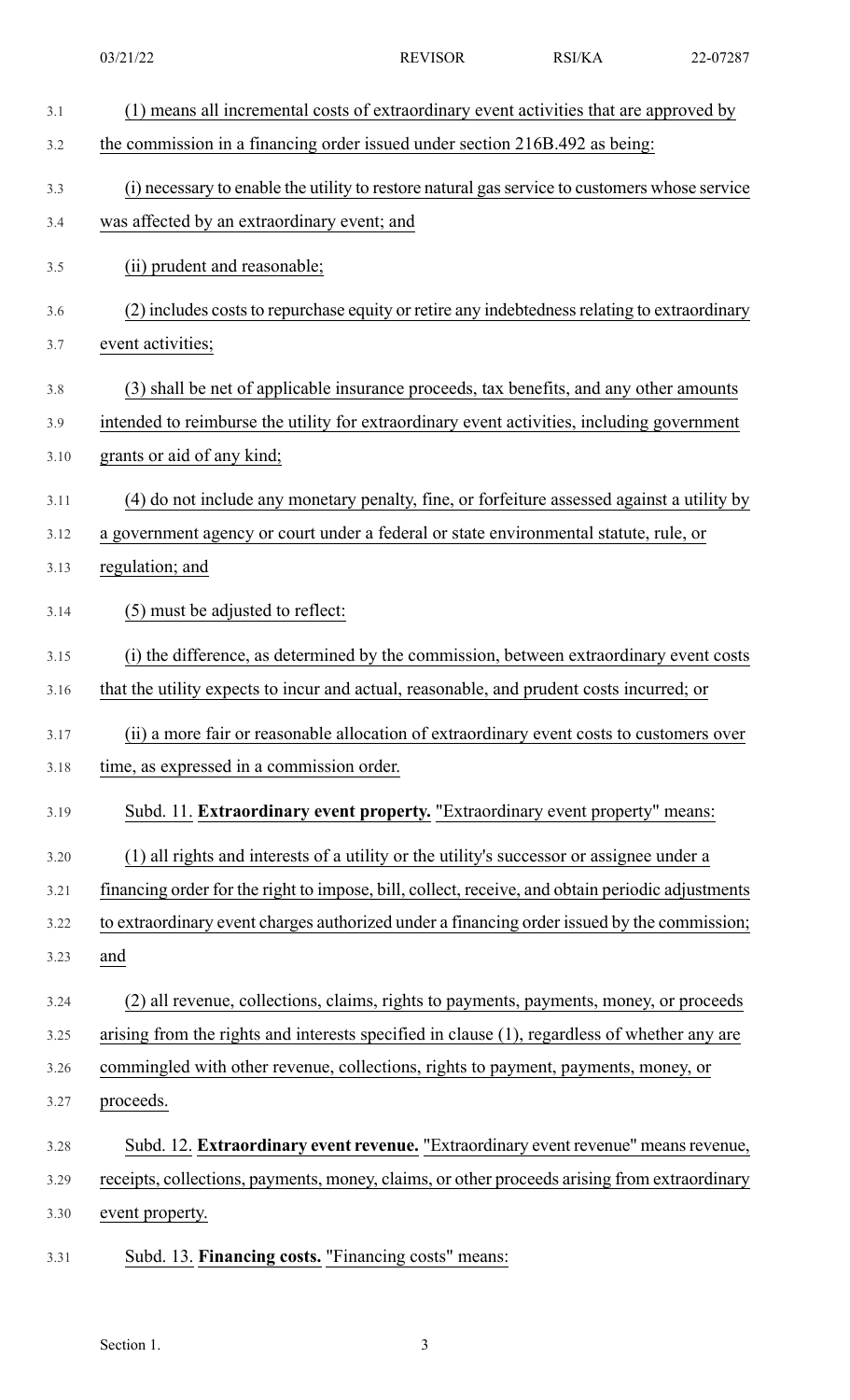- 4.1 (1) principal, interest, and redemption premiumsthat are payable on extraordinary event 4.2 bonds; 4.3 (2) payments required under an ancillary agreement and amounts required to fund or 4.4 replenish a reserve account or other accounts established under the terms of any indenture, 4.5 ancillary agreement, or other financing document pertaining to the bonds; 4.6 (3) other demonstrable costs related to issuing, supporting, repaying, refunding, and 4.7 servicing the bonds, including but not limited to servicing fees, accounting and auditing 4.8 fees, trustee fees, legal fees, consulting fees, financial advisor fees, administrative fees, 4.9 placement and underwriting fees, capitalized interest, rating agency fees, stock exchange 4.10 listing and compliance fees, security registration fees, filing fees, information technology 4.11 programming costs, and any other demonstrable costs necessary to otherwise ensure and 4.12 guarantee the timely payment of the bonds or other amounts or charges payable in connection 4.13 with the bonds; 4.14 (4) taxes and license fees imposed on the revenue generated from collecting an 4.15 extraordinary event charge; 4.16 (5) state and local taxes, including franchise, sales and use, and other taxes or similar 4.17 charges, including but not limited to regulatory assessment fees, whether paid, payable, or 4.18 accrued; and 4.19 (6) costs incurred by the commission to hire and compensate additional temporary staff 4.20 needed to perform the commission's responsibilities under this section and, in accordance 4.21 with section 216B.494, to engage specialized counsel and expert consultants experienced 4.22 in securitized utility ratepayer-backed bond financing similar to extraordinary event bonds. 4.23 Subd. 14. **Financing order.** "Financing order" means an order issued by the commission 4.24 under section 216B.492 that authorizes an applicant to: 4.25 (1) issue extraordinary event bonds in one or more series; 4.26 (2) impose, charge, and collect extraordinary event charges; and 4.27 (3) create extraordinary event property. 4.28 Subd. 15. **Financing party.** "Financing party" means a holder of extraordinary event 4.29 bonds and a trustee, a collateral agent, a party under an ancillary agreement, or any other 4.30 person acting for the benefit of extraordinary event bondholders. 4.31 Subd. 16. **Natural gas facility.** "Natural gas facility" means natural gas pipelines,
- 4.32 including distribution lines, underground storage areas, liquefied natural gas facilities,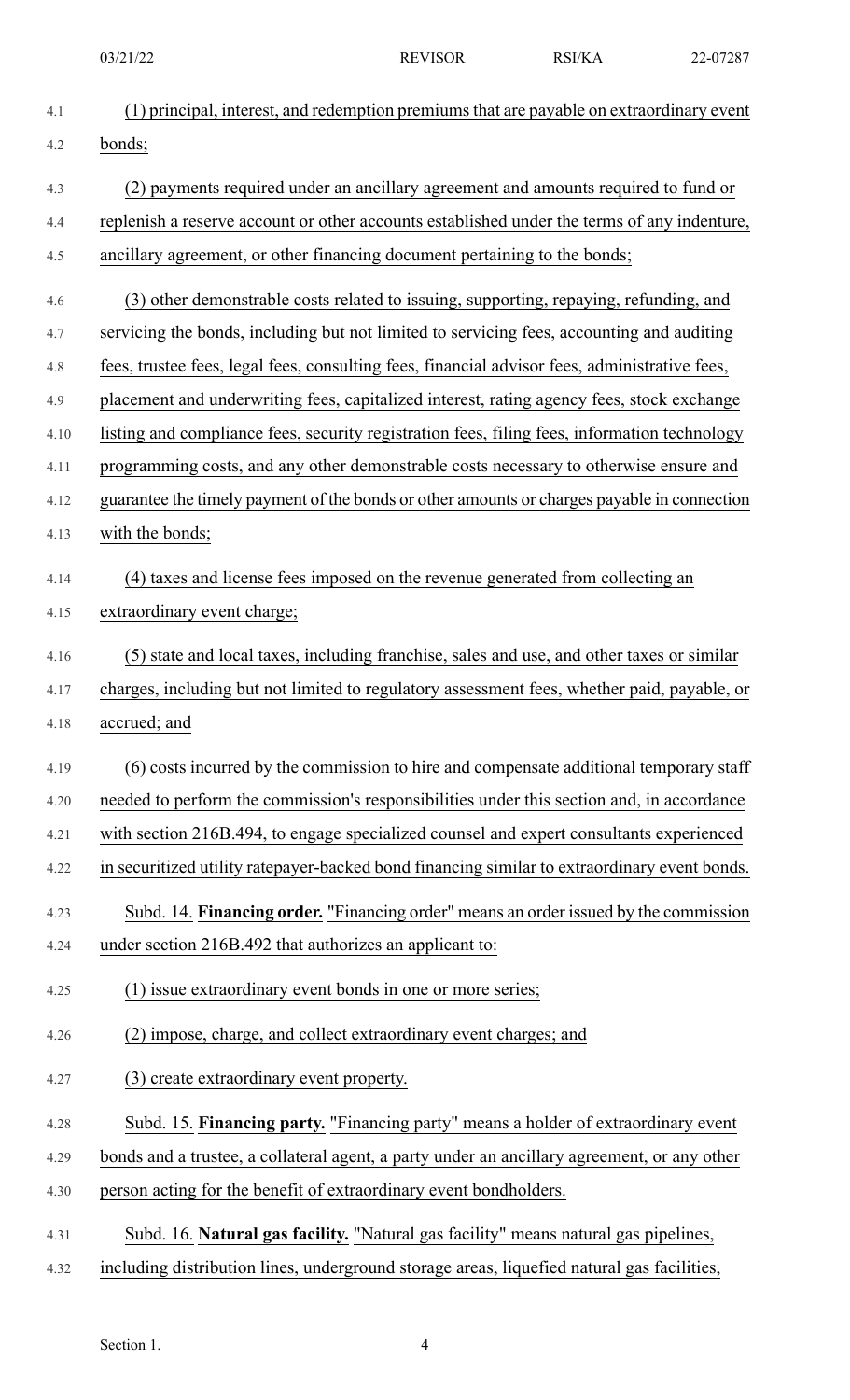| 5.1  | propane storage tanks, and other facilities the commission determines are used and useful        |
|------|--------------------------------------------------------------------------------------------------|
| 5.2  | to provide natural gas service to retail and transportation customers in Minnesota.              |
| 5.3  | Subd. 17. Nonbypassable. "Nonbypassable" means that the payment of an extraordinary              |
| 5.4  | event charge required to repay bonds and related costs may not be avoided by any retail          |
| 5.5  | customer located within a utility service area.                                                  |
| 5.6  | Subd. 18. Pretax costs. "Pretax costs" means costs incurred by a utility and approved            |
| 5.7  | by the commission, including but not limited to:                                                 |
| 5.8  | (1) unrecovered capitalized costs of replaced natural gas facilities damaged or destroyed        |
| 5.9  | by a storm event;                                                                                |
| 5.10 | (2) costs to decommission and restore the site of a natural gas facility damaged or              |
| 5.11 | destroyed by an extraordinary event;                                                             |
| 5.12 | (3) other applicable capital and operating costs, accrued carrying charges, deferred             |
| 5.13 | expenses, reductions for applicable insurance, and salvage proceeds; and                         |
| 5.14 | (4) costs to retire any existing indebtedness, fees, costs, and expenses to modify existing      |
| 5.15 | debt agreements, or for waivers or consents related to existing debt agreements.                 |
| 5.16 | Subd. 19. Storm event. "Storm event" means a tornado, derecho, ice or snow storm,                |
| 5.17 | flood, earthquake, or other significant weather or natural disaster that causes substantial      |
| 5.18 | damage to a utility's infrastructure.                                                            |
| 5.19 | Subd. 20. Successor. "Successor" means a legal entity that succeeds by operation of law          |
| 5.20 | to the rights and obligations of another legal entity as a result of bankruptcy, reorganization, |
| 5.21 | restructuring, other insolvency proceeding, merger, acquisition, consolidation, or sale or       |
| 5.22 | transfer of assets.                                                                              |
| 5.23 | Subd. 21. Utility. "Utility" means a public utility, as defined in section 216B.02,              |
| 5.24 | subdivision 4, that provides natural gas service to Minnesota customers. Utility includes        |
| 5.25 | the utility's successors or assignees.                                                           |
| 5.26 | <b>EFFECTIVE DATE.</b> This section is effective the day following final enactment.              |
| 5.27 | Sec. 2. [216B.492] FINANCING ORDER.                                                              |
| 5.28 | Subdivision $1$ . Application. (a) A utility may file an application with the commission         |
| 5.29 | for the issuance of a financing order to enable the utility to recover extraordinary event costs |
| 5.30 | through the issuance of extraordinary event bonds under this section.                            |
| 5.31 | (b) The application must include the following information, as applicable:                       |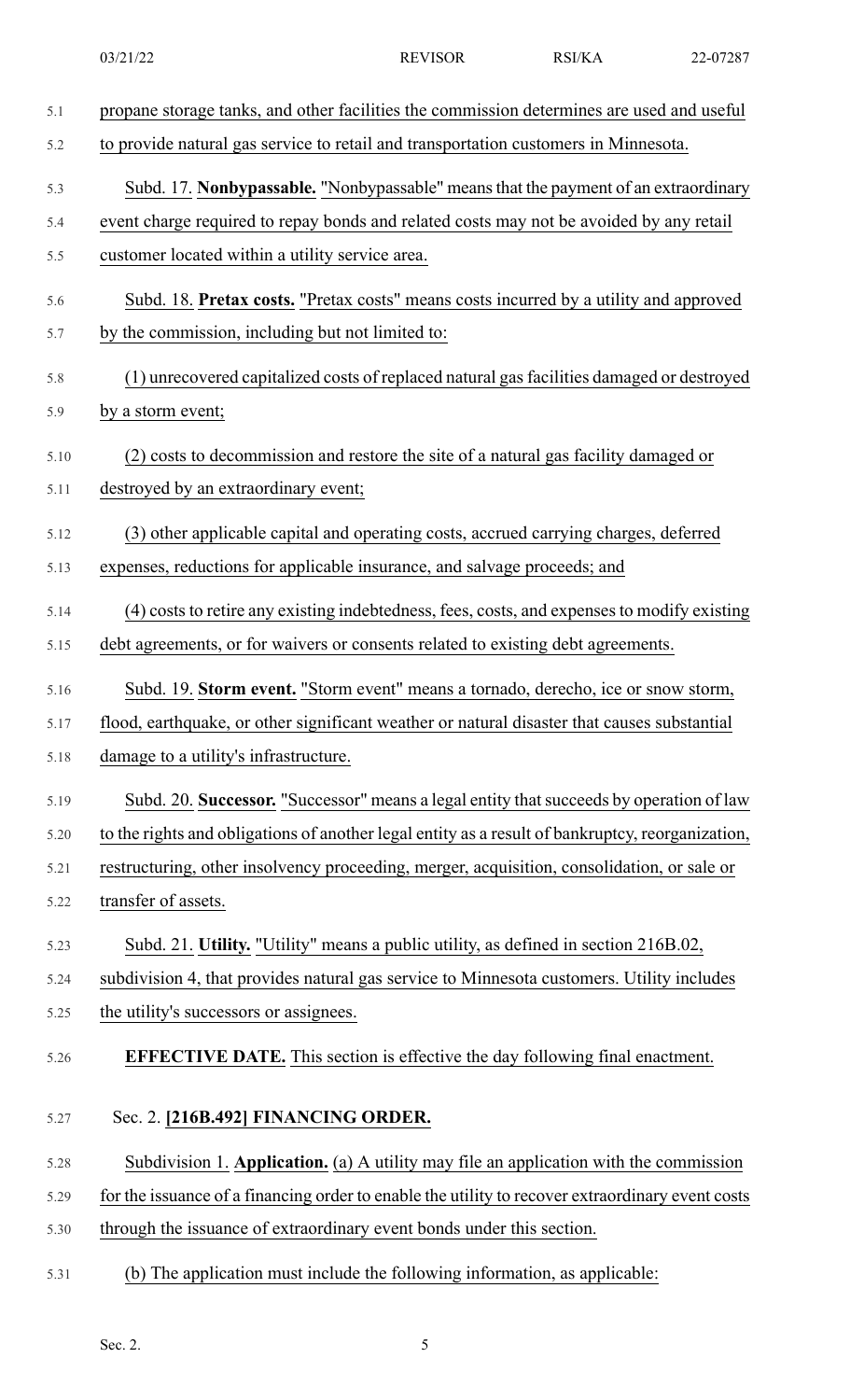03/21/22 REVISOR RSI/KA 22-07287

| 6.1  | (1) a description of each natural gas facility to be repaired or replaced;                   |
|------|----------------------------------------------------------------------------------------------|
| 6.2  | (2) the undepreciated value remaining in the natural gas facility whose repair or            |
| 6.3  | replacement is proposed to be financed through the issuance of bonds under sections          |
| 6.4  | 216B.491 to 216B.499, and the method used to calculate the amount;                           |
| 6.5  | (3) the estimated amount of costs imposed on customers resulting from an extraordinary       |
| 6.6  | event that involves no physical damage to natural gas facilities;                            |
| 6.7  | (4) the estimated savings or estimated mitigation of rate impacts to utility customers if    |
| 6.8  | the financing order is issued as requested in the application, calculated by comparing the   |
| 6.9  | costs to customers that are expected to result from implementing the financing order and     |
| 6.10 | the estimated costs associated with implementing traditional utility financing mechanisms    |
| 6.11 | with respect to the same undepreciated balance, expressed in net present value terms;        |
| 6.12 | (5) a description of the nonbypassable extraordinary event charge utility customers          |
| 6.13 | would be required to pay in order to fully recover financing costs and the method and        |
| 6.14 | assumptions used to calculate the amount;                                                    |
| 6.15 | (6) a proposed methodology to allocate the revenue requirement for the extraordinary         |
| 6.16 | event charge among the utility's customer classes;                                           |
| 6.17 | (7) a description of a proposed adjustment mechanism to be implemented when necessary        |
| 6.18 | to correct any overcollection or undercollection of extraordinary event charges, in order to |
| 6.19 | complete payment of scheduled principal and interest on extraordinary event bonds and        |
| 6.20 | other financing costs in a timely fashion;                                                   |
| 6.21 | (8) a memorandum with supporting exhibits, from a securities firm that is experienced        |
| 6.22 | in the marketing of bonds and that is approved by the commissioner of management and         |
| 6.23 | budget, indicating the proposed issuance satisfies the current published AA or Aa2 or higher |
| 6.24 | rating or equivalent rating criteria of at least one nationally recognized securities rating |
| 6.25 | organization for issuances similar to the proposed extraordinary event bonds;                |
| 6.26 | (9) an estimate of the timing of the issuance and the term of the extraordinary event        |
| 6.27 | bonds, or series of bonds, provided that the scheduled final maturity for each bond issuance |
| 6.28 | does not exceed 30 years;                                                                    |
| 6.29 | (10) identification of plans to sell, assign, transfer, or convey, other than as a security, |
| 6.30 | interest in extraordinary event property, including identification of an assignee, and       |
| 6.31 | demonstration that the assignee is a financing entity wholly owned, directly or indirectly,  |
| 6.32 | by the utility;                                                                              |
| 6.33 | (11) identification of ancillary agreements that may be necessary or appropriate;            |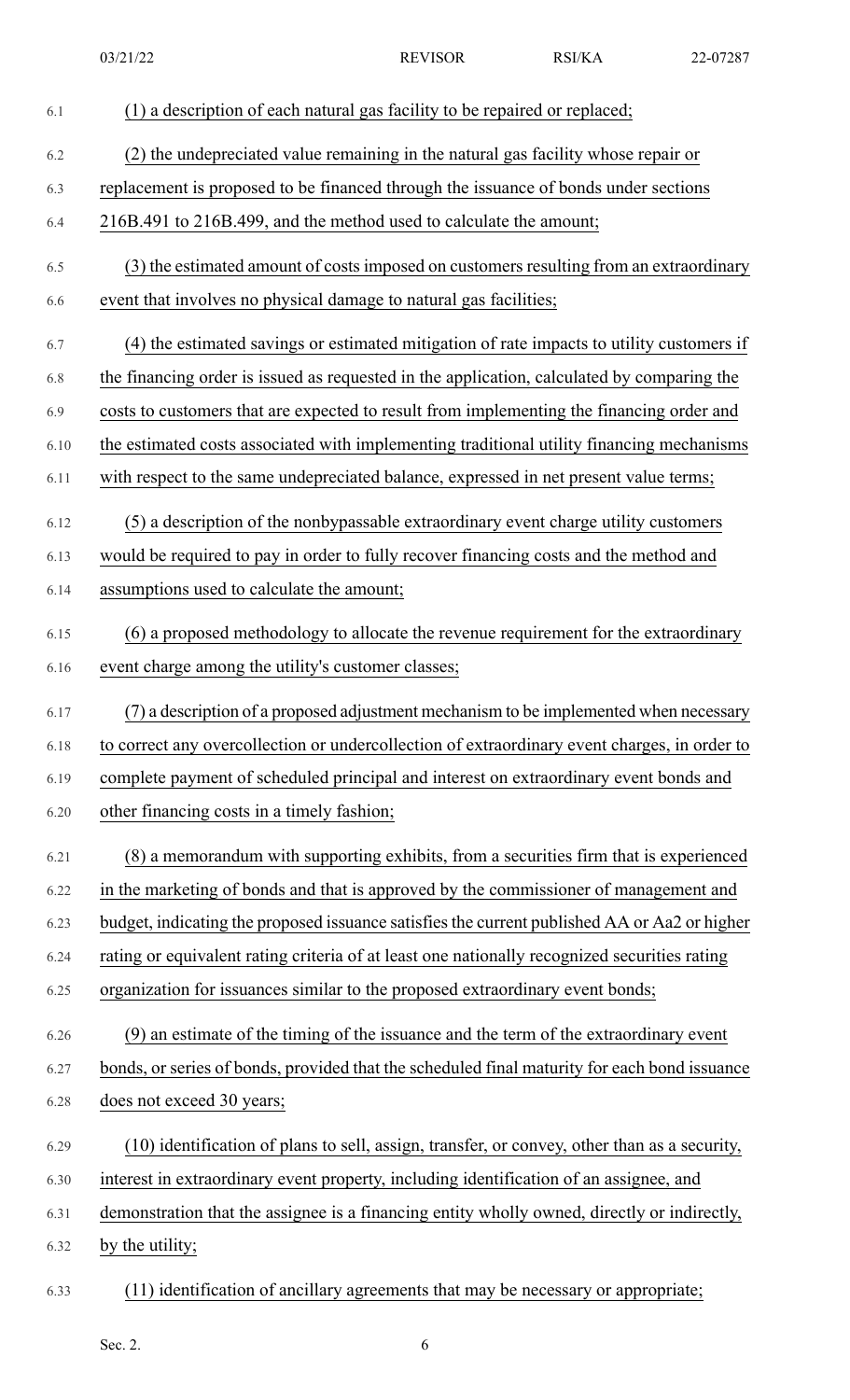| 7.1  | (12) one or more alternative financing scenarios in addition to the preferred scenario      |  |  |  |  |
|------|---------------------------------------------------------------------------------------------|--|--|--|--|
| 7.2  | contained in the application;                                                               |  |  |  |  |
| 7.3  | (13) the extent of damage to the utility's infrastructure caused by an extraordinary event  |  |  |  |  |
| 7.4  | and the estimated costs to repair or replace the damaged infrastructure;                    |  |  |  |  |
| 7.5  | (14) a schedule of proposed repairs to and replacement of damaged infrastructure;           |  |  |  |  |
| 7.6  | (15) a description of steps taken to provide customers interim natural gas service while    |  |  |  |  |
| 7.7  | the damaged infrastructure is being repaired or replaced; and                               |  |  |  |  |
| 7.8  | (16) a description of impacts on the utility's current workforce resulting from             |  |  |  |  |
| 7.9  | implementing an infrastructure repair or replacement plan following an extraordinary event. |  |  |  |  |
| 7.10 | Subd. 2. Findings. After providing notice and holding a public hearing on an application    |  |  |  |  |
| 7.11 | filed under subdivision 1, the commission may issue a financing order if the commission     |  |  |  |  |
| 7.12 | finds that:                                                                                 |  |  |  |  |
| 7.13 | (1) the extraordinary event costs described in the application are reasonable;              |  |  |  |  |
| 7.14 | (2) the proposed issuance of extraordinary event bonds and the imposition and collection    |  |  |  |  |
| 7.15 | of extraordinary event charges:                                                             |  |  |  |  |
| 7.16 | (i) are just and reasonable;                                                                |  |  |  |  |
| 7.17 | (ii) are consistent with the public interest;                                               |  |  |  |  |
| 7.18 | (iii) constitute a prudent and reasonable mechanism to finance the extraordinary event      |  |  |  |  |
| 7.19 | costs; and                                                                                  |  |  |  |  |
| 7.20 | (iv) provide tangible and quantifiable benefits to customers that exceed the benefits that  |  |  |  |  |
| 7.21 | would have been achieved absent the issuance of extraordinary event bonds; and              |  |  |  |  |
| 7.22 | (3) the proposed structuring, marketing, and pricing of the extraordinary event bonds:      |  |  |  |  |
| 7.23 | (i) significantly lower overall costs to customers or significantly mitigate rate impacts   |  |  |  |  |
| 7.24 | to customers relative to traditional methods of financing; and                              |  |  |  |  |
| 7.25 | (ii) achieve significant customer savings or significant mitigation of rate impacts to      |  |  |  |  |
| 7.26 | customers, as determined by the commission in a financing order, consistent with market     |  |  |  |  |
| 7.27 | conditions at the time of sale and the terms of the financing order.                        |  |  |  |  |
| 7.28 | Subd. 3. Contents. (a) A financing order issued under this section must:                    |  |  |  |  |
| 7.29 | (1) determine the maximum amount of extraordinary event costs that may be financed          |  |  |  |  |
| 7.30 | from proceeds of extraordinary event bonds issued pursuant to the financing order;          |  |  |  |  |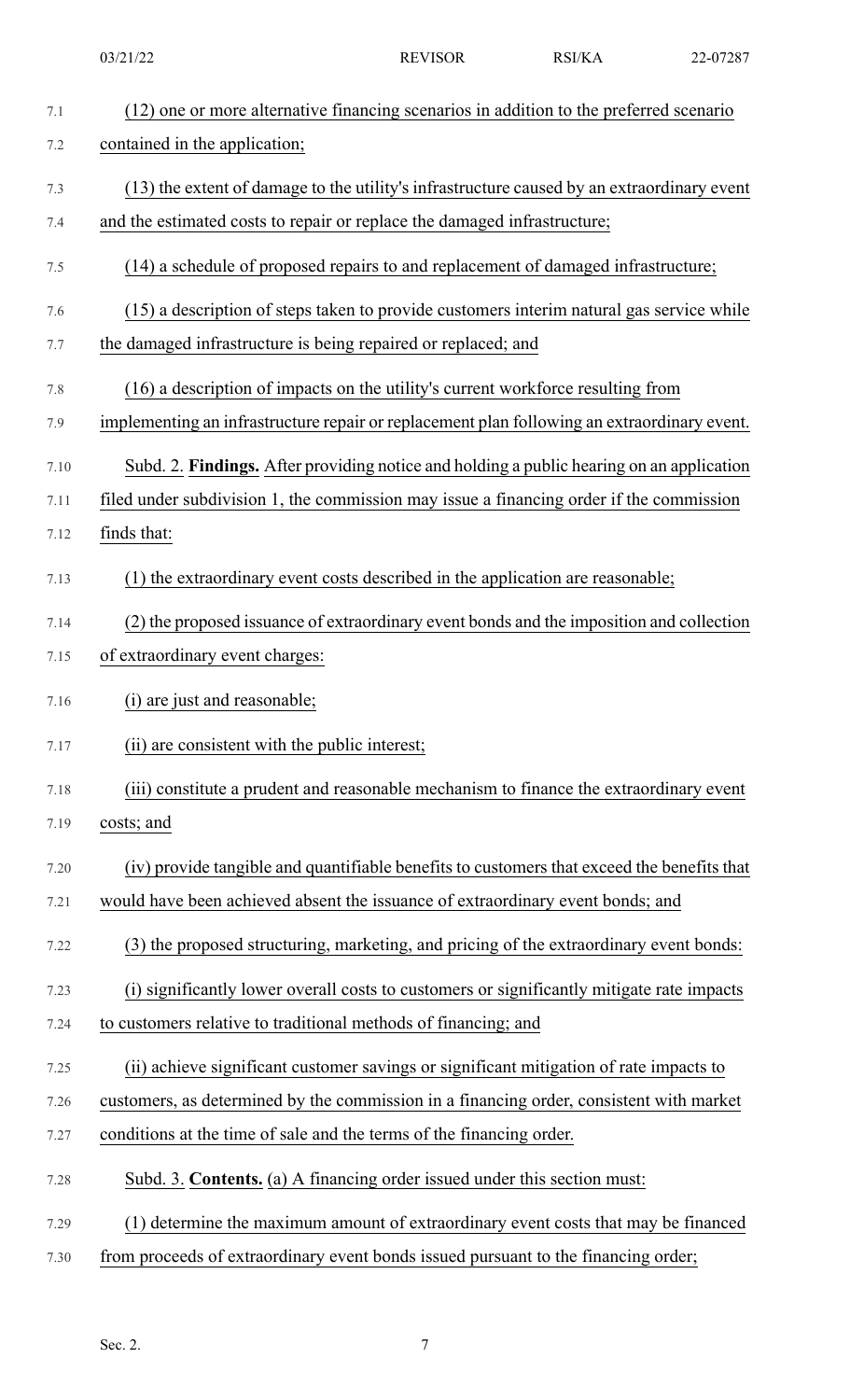| 8.1     | (2) describe the proposed customer billing mechanism for extraordinary event charges           |
|---------|------------------------------------------------------------------------------------------------|
| 8.2     | and include a finding that the mechanism is just and reasonable;                               |
| 8.3     | (3) describe the financing costs that may be recovered through extraordinary event             |
| 8.4     | charges and the period over which the costs may be recovered, which must end no earlier        |
| 8.5     | than the date of final legal maturity of the extraordinary event bonds;                        |
| 8.6     | (4) describe the extraordinary event property that is created and that may be used to pay,     |
| 8.7     | and secure the payment of, the extraordinary event bonds and financing costs authorized in     |
| $8.8\,$ | the financing order;                                                                           |
| 8.9     | (5) authorize the utility to finance extraordinary event costs through the issuance of one     |
| 8.10    | or more series of extraordinary event bonds. A utility is not required to secure a separate    |
| 8.11    | financing order for each issuance of extraordinary event bonds or for each scheduled phase     |
| 8.12    | of the replacement of natural gas facilities approved in the financing order;                  |
| 8.13    | (6) include a formula-based mechanism that must be used to make expeditious periodic           |
| 8.14    | adjustments to the extraordinary event charge authorized by the financing order that are       |
| 8.15    | necessary to correct for any overcollection or undercollection, or to otherwise guarantee      |
| 8.16    | the timely payment of extraordinary event bonds, financing costs, and other required amounts   |
| 8.17    | and charges payable in connection with extraordinary event bonds;                              |
| 8.18    | (7) specify the degree of flexibility afforded to the utility in establishing the terms and    |
| 8.19    | conditions of the extraordinary event bonds, including but not limited to repayment schedules, |
| 8.20    | expected interest rates, and other financing costs;                                            |
| 8.21    | (8) specify that the extraordinary event bonds must be issued as soon as feasible following    |
| 8.22    | issuance of the financing order;                                                               |
| 8.23    | (9) require the utility, at the same time as extraordinary event charges are initially         |
| 8.24    | collected and independent of the schedule to close and decommission the natural gas facility   |
| 8.25    | replaced as the result of an extraordinary event, to remove the natural gas facility from the  |
| 8.26    | utility's rate base and commensurately reduce the utility's base rates;                        |
| 8.27    | (10) specify a future ratemaking process to reconcile any difference between the projected     |
| 8.28    | pretax costs included in the amount financed by extraordinary event bonds and the final        |
| 8.29    | actual pretax costs incurred by the utility to retire or replace the natural gas facility;     |
| 8.30    | (11) specify information regarding bond issuance and repayments, financing costs,              |
| 8.31    | energy transaction charges, extraordinary event property, and related matters that the natural |
| 8.32    | gas utility is required to provide to the commission on a schedule determined by the           |
| 8.33    | commission;                                                                                    |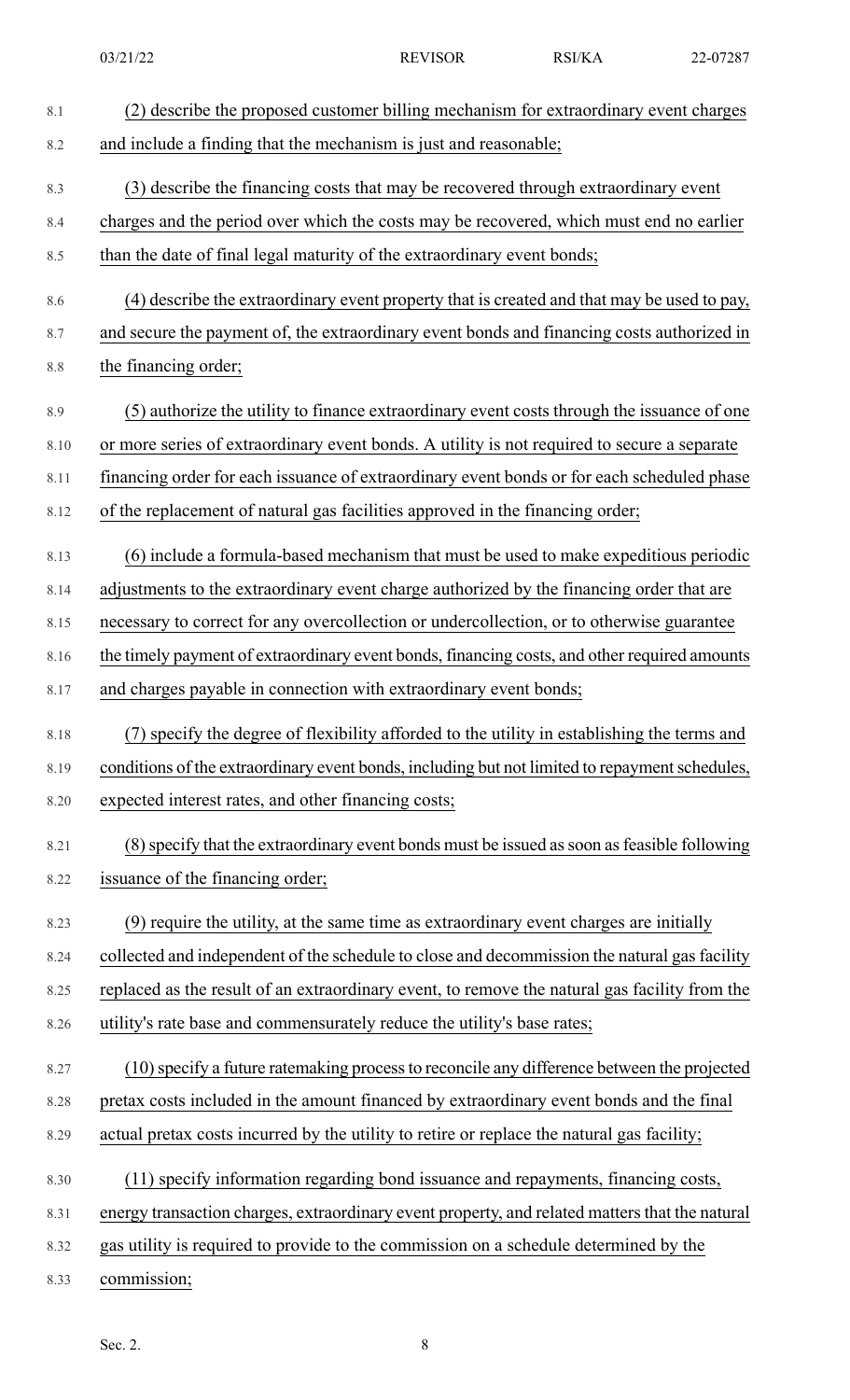9.1 (12) allow and may require the creation of a utility's extraordinary event property to be 9.2 conditioned on, and occur simultaneously with, the sale or other transfer of the extraordinary 9.3 event property to an assignee and the pledge of the extraordinary event property to secure 9.4 the extraordinary event bonds; 9.5 (13) ensure that the structuring, marketing, and pricing of extraordinary event bonds 9.6 result in reasonable securitization bond charges and significant customer savings or rate 9.7 impact mitigation, consistent with market conditions and the terms of the financing order; 9.8 and 9.9 (14) specify that a utility financing the replacement of one or more natural gas facilities 9.10 after the natural gas facilities subject to the finance order are removed from the utility's rate 9.11 base is prohibited from: 9.12 (i) operating the natural gas facilities; or 9.13 (ii) selling the natural gas facilities to another entity to be operated as natural gas facilities. 9.14 (b) A financing order issued under this section may: 9.15 (1) include conditions different from those requested in the application that the 9.16 commission determines are necessary to: 9.17 (i) promote the public interest; and 9.18 (ii) maximize the financial benefits or minimize the financial risks of the transaction to 9.19 customers and to directly impacted Minnesota workers and communities; and 9.20 (2) specify the selection of one or more underwriters of the extraordinary event bonds. 9.21 Subd. 4. **Duration; irrevocability; subsequent order.** (a) A financing order remains 9.22 in effect until the extraordinary event bondsissued under the financing order and all financing 9.23 costs related to the bonds have been paid in full. 9.24 (b) A financing order remains in effect and unabated notwithstanding the bankruptcy, 9.25 reorganization, or insolvency of the utility to which the financing order applies or any 9.26 affiliate, successor, or assignee of the utility to which the financing order applies. 9.27 (c) Subject to judicial review under section 216B.52, a financing order is irrevocable 9.28 and is not reviewable by a future commission. The commission may not reduce, impair, 9.29 postpone, or terminate extraordinary event charges approved in a financing order, or impair 9.30 extraordinary event property or the collection or recovery of extraordinary event revenue. 9.31 (d) Notwithstanding paragraph (c), the commission may, on the commission's own 9.32 motion or at the request of a utility or any other person, commence a proceeding and issue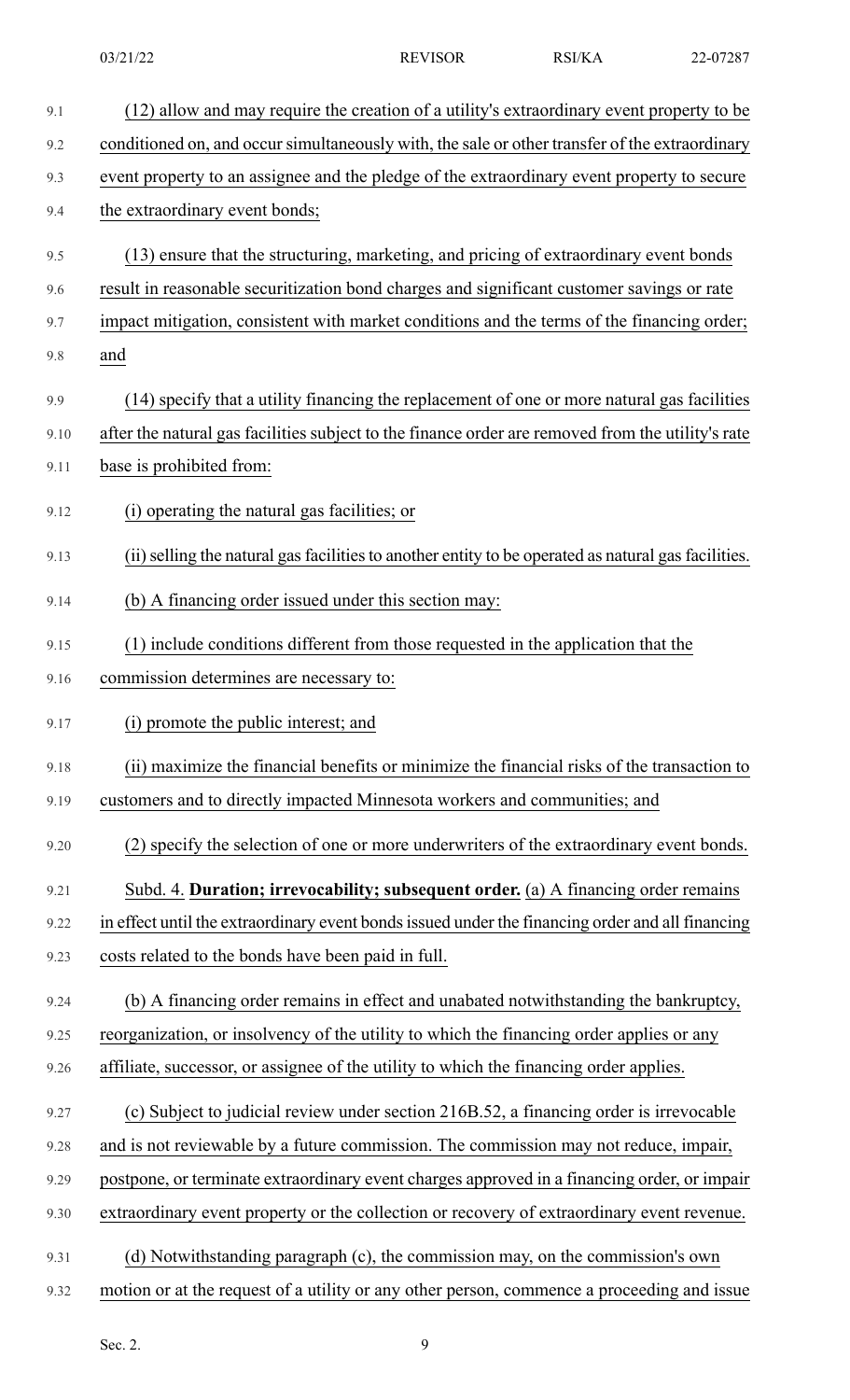| 10.1  | a subsequent financing order that provides for refinancing, retiring, or refunding extraordinary |
|-------|--------------------------------------------------------------------------------------------------|
| 10.2  | event bonds issued under the original financing order if:                                        |
| 10.3  | (1) the commission makes all of the findings specified in subdivision 2 with respect to          |
| 10.4  | the subsequent financing order; and                                                              |
| 10.5  | (2) the modification contained in the subsequent financing order does not in any way             |
| 10.6  | impair the covenants and terms of the extraordinary event bonds being refinanced, retired,       |
| 10.7  | or refunded.                                                                                     |
| 10.8  | Subd. 5. Effect on commission jurisdiction. (a) Except as provided in paragraph (b),             |
| 10.9  | the commission, in exercising the powers and carrying out the duties under this section, is      |
| 10.10 | prohibited from:                                                                                 |
| 10.11 | (1) considering extraordinary event bonds issued under this section to be debt of the            |
| 10.12 | utility other than for income tax purposes, unless it is necessary to consider the extraordinary |
| 10.13 | event bonds to be debt in order to achieve consistency with prevailing utility debt rating       |
| 10.14 | methodologies;                                                                                   |
| 10.15 | (2) considering the extraordinary event charges paid under the financing order to be             |
| 10.16 | revenue of the utility;                                                                          |
| 10.17 | (3) considering the extraordinary event or financing costs specified in the financing            |
| 10.18 | order to be the regulated costs or assets of the utility; or                                     |
| 10.19 | (4) determining any prudent action taken by a utility that is consistent with the financing      |
| 10.20 | order to be unjust or unreasonable.                                                              |
| 10.21 | (b) Nothing in this subdivision:                                                                 |
| 10.22 | (1) affects the authority of the commission to apply or modify any billing mechanism             |
| 10.23 | designed to recover extraordinary event charges;                                                 |
| 10.24 | (2) prevents or precludes the commission from investigating a utility's compliance with          |
| 10.25 | the terms and conditions of a financing order and requiring compliance with the financing        |
| 10.26 | order; or                                                                                        |
| 10.27 | (3) prevents or precludes the commission from imposing regulatory sanctions against a            |
| 10.28 | utility for failure to comply with the terms and conditions of a financing order or the          |
| 10.29 | requirements of this section.                                                                    |
| 10.30 | (c) The commission is prohibited from refusing to allow a utility to recover any costs           |
| 10.31 | associated with the replacement of natural gas facilities solely because the utility has elected |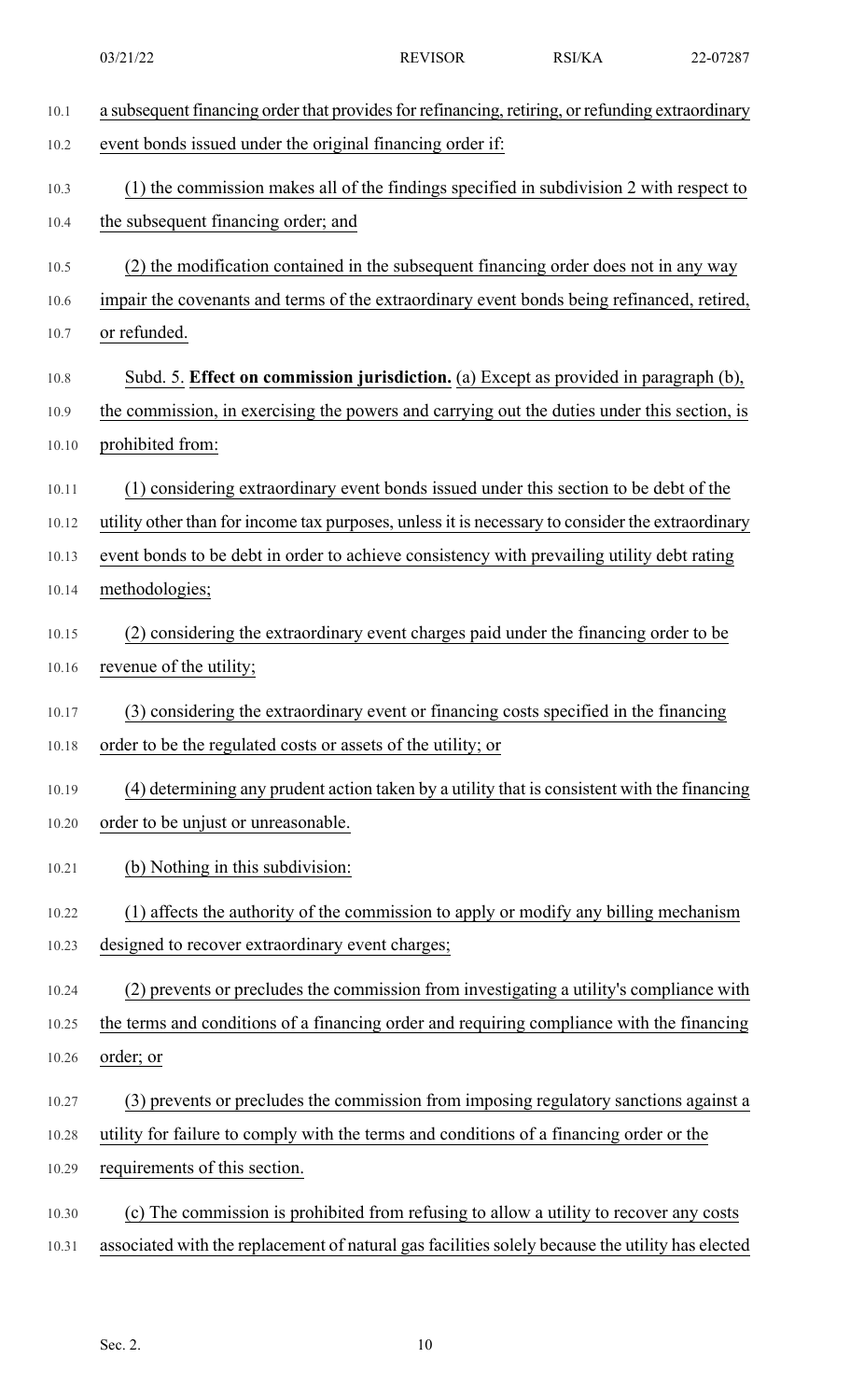| 11.1  | to finance the natural gas facility replacement through a financing mechanism other than      |
|-------|-----------------------------------------------------------------------------------------------|
| 11.2  | extraordinary event bonds.                                                                    |
| 11.3  | <b>EFFECTIVE DATE.</b> This section is effective the day following final enactment.           |
| 11.4  | Sec. 3. [216B.493] POSTORDER COMMISSION DUTIES.                                               |
| 11.5  | Subdivision 1. Financing cost review. Within 120 days after the date extraordinary            |
| 11.6  | event bonds are issued, a utility subject to a financing order must file with the commission  |
| 11.7  | the actual initial and ongoing financing costs, the final structure and pricing of the        |
| 11.8  | extraordinary event bonds, and the actual extraordinary event charge. The commission must     |
| 11.9  | review the prudence of the natural gas utility's actions to determine whether the actual      |
| 11.10 | financing costs were the lowest that could reasonably be achieved given the terms of the      |
| 11.11 | financing order and market conditions prevailing at the time of the bond's issuance.          |
| 11.12 | Subd. 2. Enforcement. If the commission determines that a utility's actions under this        |
| 11.13 | section are not prudent or are inconsistent with the financing order, the commission may      |
| 11.14 | apply any remedies available, provided that any remedy applied may not directly or indirectly |
| 11.15 | impair the security for the extraordinary event bonds.                                        |
| 11.16 | <b>EFFECTIVE DATE.</b> This section is effective the day following final enactment.           |
| 11.17 | Sec. 4. [216B.494] USE OF OUTSIDE EXPERTS.                                                    |
| 11.18 | (a) In carrying out the duties under this section, the commission may:                        |
| 11.19 | (1) contract with outside consultants and counsel experienced in securitized utility          |
| 11.20 | customer-backed bond financing similar to extraordinary event bonds; and                      |
| 11.21 | (2) hire and compensate additional temporary staff as needed.                                 |
| 11.22 | Expenses incurred by the commission under this paragraph must be treated as financing         |
| 11.23 | costs and included in the extraordinary event charge. The costs incurred under clause (1)     |
| 11.24 | are not an obligation of the state and are assigned solely to the transaction.                |
| 11.25 | (b) If a utility's application for a financing order is denied or withdrawn for any reason    |
| 11.26 | and extraordinary event bonds are not issued, the commission's costs to retain expert         |
| 11.27 | consultants under this section must be paid by the applicant utility and are deemed to be     |
| 11.28 | prudent deferred expenses eligible for recovery in the utility's future rates.                |
| 11.29 | <b>EFFECTIVE DATE.</b> This section is effective the day following final enactment.           |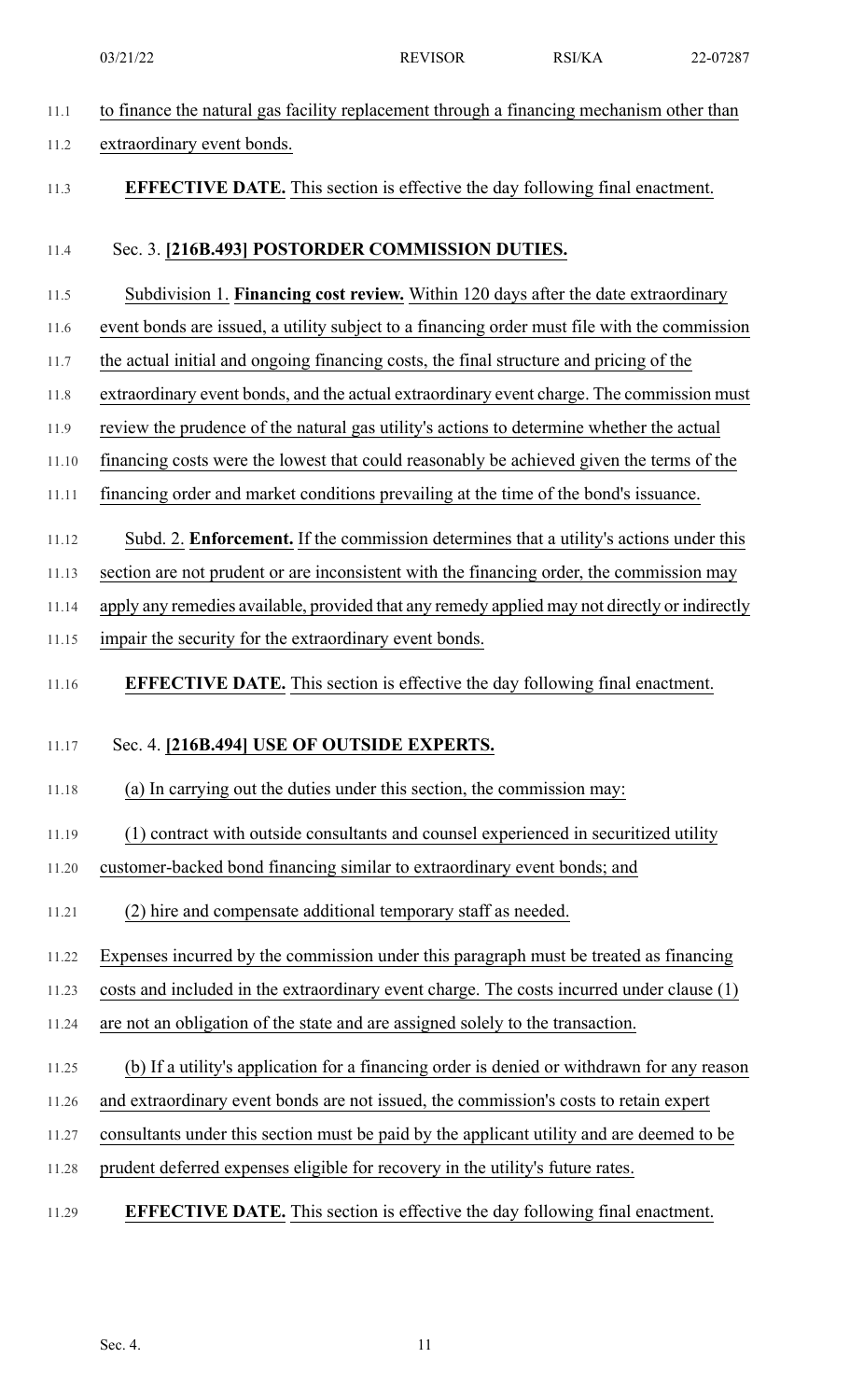| 12.1  | Sec. 5. [216B.495] EXTRAORDINARY EVENT CHARGE; BILLING TREATMENT.                                 |
|-------|---------------------------------------------------------------------------------------------------|
| 12.2  | (a) A utility that obtains a financing order and causes extraordinary event bonds to be           |
| 12.3  | issued must:                                                                                      |
| 12.4  | (1) include on each customer's monthly natural gas bill:                                          |
| 12.5  | (i) a statement that a portion of the charges represents extraordinary event charges              |
| 12.6  | approved in a financing order;                                                                    |
| 12.7  | (ii) the amount and rate of the extraordinary event charge as a separate line item titled         |
| 12.8  | "extraordinary event charge"; and                                                                 |
| 12.9  | (iii) if extraordinary event property has been transferred to an assignee, a statement that       |
| 12.10 | the assignee is the owner of the rights to extraordinary event charges and that the utility or    |
| 12.11 | other entity, if applicable, is acting as a collection agent or servicer for the assignee; and    |
| 12.12 | (2) file annually with the commission:                                                            |
| 12.13 | (i) a calculation of the impact of financing the retirement or replacement of natural gas         |
| 12.14 | facilities on customer rates, itemized by customer class; and                                     |
| 12.15 | (ii) evidence demonstrating that extraordinary event revenues are applied solely to the           |
| 12.16 | repayment of extraordinary event bonds and other financing costs.                                 |
| 12.17 | (b) Extraordinary event charges are nonbypassable and must be paid by all existing and            |
| 12.18 | future customers receiving service from the utility or the utility's successors or assignees      |
| 12.19 | under commission-approved rate schedules or special contracts.                                    |
| 12.20 | (c) A utility's failure to comply with this section does not invalidate, impair, or affect        |
| 12.21 | any financing order, extraordinary event property, extraordinary event charge, or                 |
| 12.22 | extraordinary event bonds, but does subject the utility to penalties under applicable             |
| 12.23 | commission rules.                                                                                 |
| 12.24 | <b>EFFECTIVE DATE.</b> This section is effective the day following final enactment.               |
| 12.25 | Sec. 6. [216B.496] EXTRAORDINARY EVENT PROPERTY.                                                  |
| 12.26 | Subdivision 1. General. (a) Extraordinary event property is an existing present property          |
| 12.27 | right or interest in a property right, even though the imposition and collection of extraordinary |
| 12.28 | event charges depend on the utility collecting extraordinary event charges and on future          |
| 12.29 | natural gas consumption. The property right or interest exists regardless of whether the          |
| 12.30 | revenues or proceeds arising from the extraordinary event property have been billed, have         |
| 12.31 | accrued, or have been collected.                                                                  |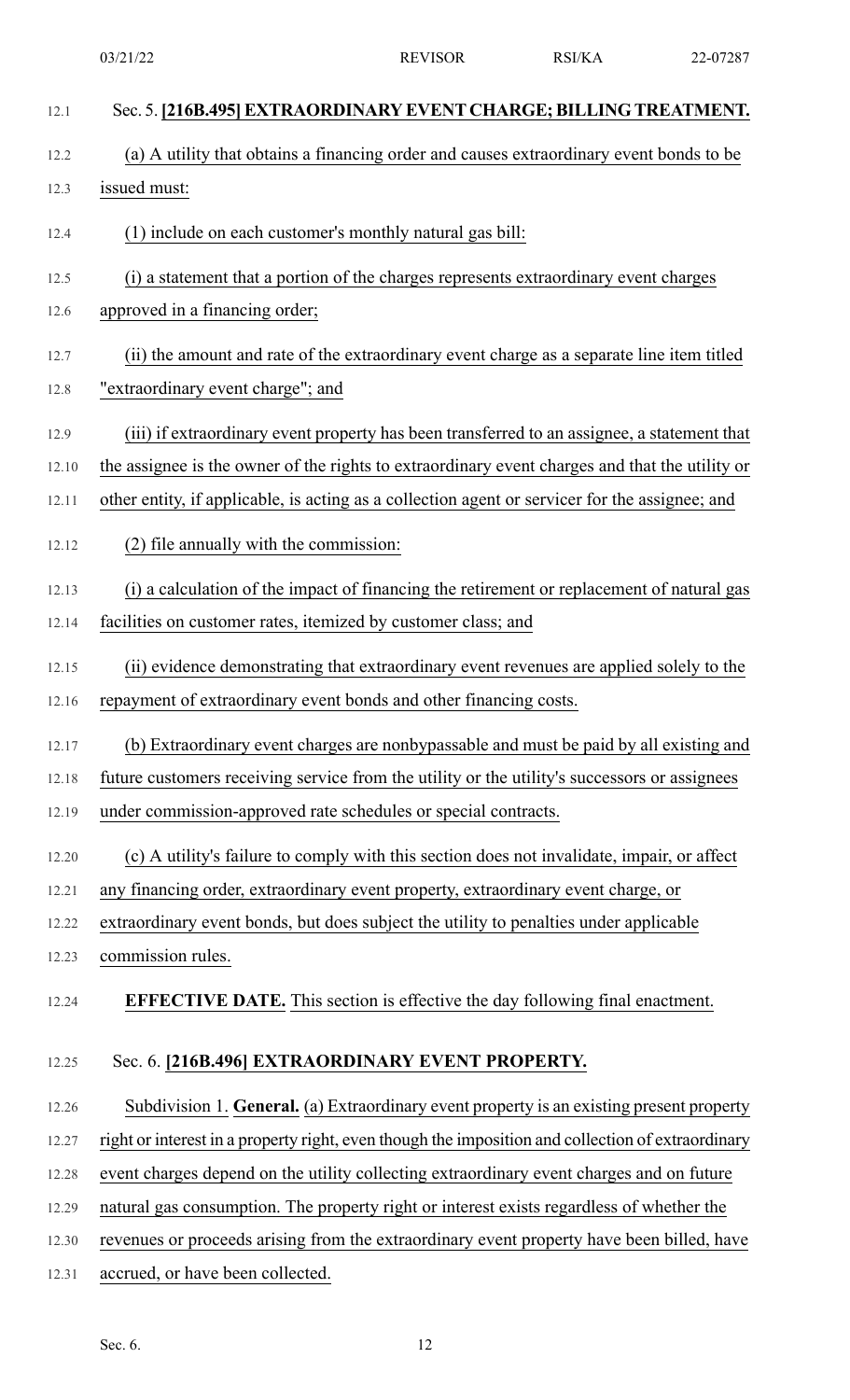13.1 (b) Extraordinary event property exists until all extraordinary event bonds issued under 13.2 a financing order are paid in full and all financing costs and other costs of the extraordinary 13.3 event bonds have been recovered in full. 13.4 (c) All or any portion of extraordinary event property described in a financing order 13.5 issued to a utility may be transferred, sold, conveyed, or assigned to a successor or assignee 13.6 that is wholly owned, directly or indirectly, by the utility and is created for the limited 13.7 purpose of acquiring, owning, or administering extraordinary event property or issuing 13.8 extraordinary event bonds authorized by the financing order. All or any portion of 13.9 extraordinary event property may be pledged to secure extraordinary event bonds issued 13.10 under a financing order, amounts payable to financing parties and to counterparties under 13.11 any ancillary agreements, and other financing costs. Each transfer, sale, conveyance, 13.12 assignment, or pledge by a utility or an affiliate of extraordinary event property is a 13.13 transaction in the ordinary course of business. 13.14 (d) If a utility defaults on any required payment of charges arising from extraordinary 13.15 event property described in a financing order, a court, upon petition by an interested party 13.16 and without limiting any other remedies available to the petitioner, must order the 13.17 sequestration and payment of the revenues arising from the extraordinary event property to 13.18 the financing parties. 13.19 (e) The interest of a transferee, purchaser, acquirer, assignee, or pledgee in extraordinary 13.20 event property specified in a financing order issued to a utility, and in the revenue and 13.21 collections arising from the property, is not subject to setoff, counterclaim, surcharge, or 13.22 defense by the utility or any other person, or in connection with the reorganization, 13.23 bankruptcy, or other insolvency of the utility or any other entity. 13.24 (f) A successor to a utility, whether resulting from a reorganization, bankruptcy, or other 13.25 insolvency proceeding; merger or acquisition; sale; other business combination; transfer by 13.26 operation of law; utility restructuring; or otherwise, must perform and satisfy all obligations

13.27 of, and has the same duties and rights under, a financing order as the utility to which the

13.28 financing order applies. A successor to a utility must perform the duties and exercise the

- 13.29 rights in the same manner and to the same extent as the utility, including collecting and
- 13.30 paying to any person entitled to receive revenues, collections, payments, or proceeds of
- 13.31 extraordinary event property.
- 13.32 Subd. 2. **Security interests in extraordinary event property.** (a) The creation, 13.33 perfection, and enforcement of any security interest in extraordinary event property to secure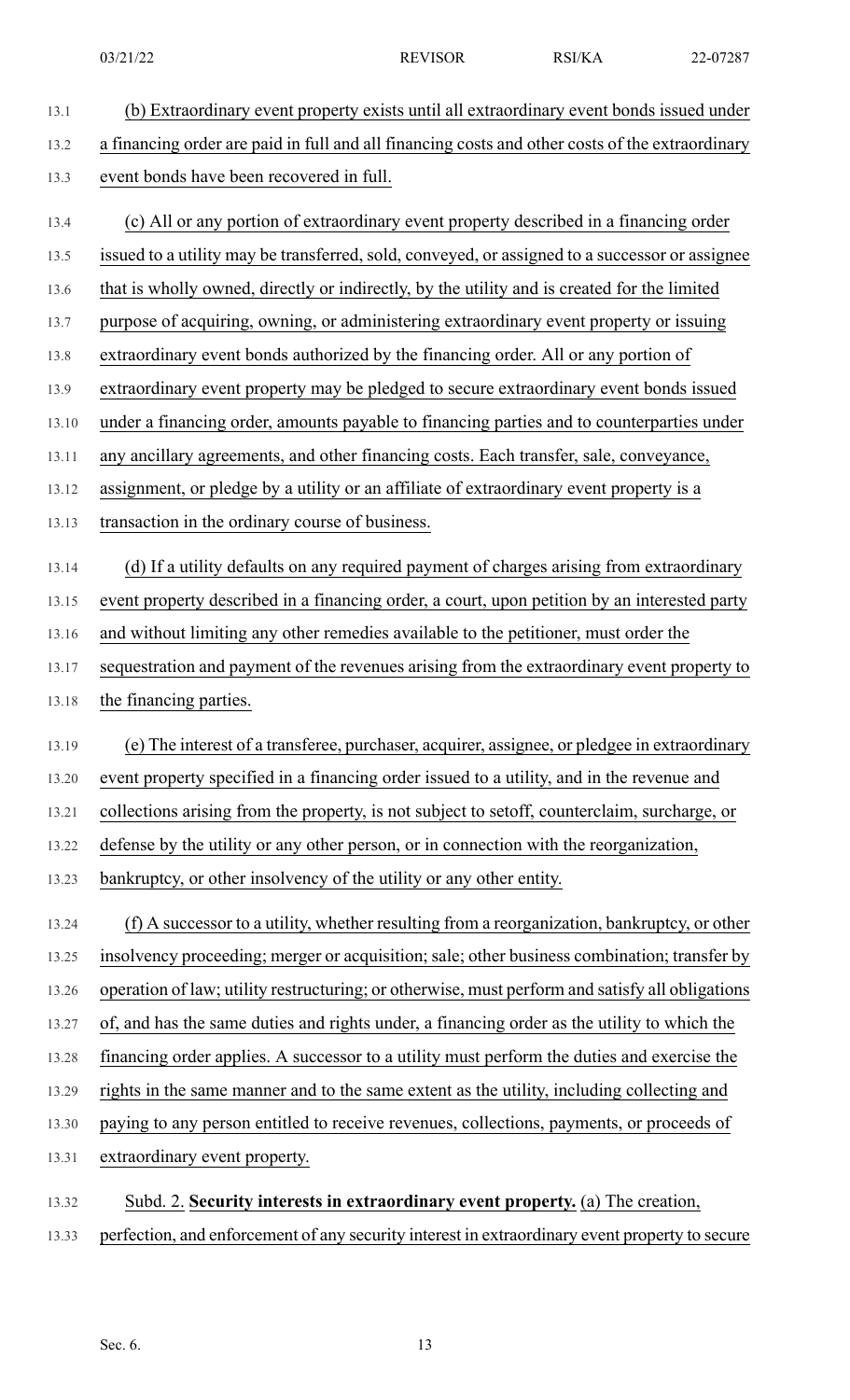14.1 the repayment of the principal and interest on extraordinary event bonds, amounts payable 14.2 under any ancillary agreement, and other financing costs are governed solely by this section. 14.3 (b) A security interest in extraordinary event property is created, valid, and binding 14.4 when: 14.5 (1) the financing order that describes the extraordinary event property is issued; 14.6 (2) a security agreement is executed and delivered; and 14.7 (3) value is received for the extraordinary event bonds. 14.8 (c) Once a security interest in extraordinary event property is created, the security interest 14.9 attaches without any physical delivery of collateral or any other act. The lien of the security 14.10 interest is valid, binding, and perfected against all parties having claims of any kind in tort, 14.11 contract, or otherwise against the person granting the security interest, regardless of whether 14.12 the parties have notice of the lien, upon the filing of a financing statement with the secretary 14.13 of state. 14.14 (d) The description or indication of extraordinary event property in a transfer or security 14.15 agreement and a financing statement is sufficient only if the description or indication refers 14.16 to this section and the financing order creating the extraordinary event property. 14.17 (e) A security interest in extraordinary event property is a continuously perfected security 14.18 interest and has priority over any other lien, created by operation of law or otherwise, which 14.19 may subsequently attach to the extraordinary event property unless the holder of the security 14.20 interest has agreed otherwise in writing. 14.21 (f) The priority of a security interest in extraordinary event property is not affected by 14.22 the commingling of extraordinary event property or extraordinary event revenue with other 14.23 money. An assignee, bondholder, or financing party has a perfected security interest in the 14.24 amount of all extraordinary event property or extraordinary event revenue that is pledged 14.25 to pay extraordinary event bonds, even if the extraordinary event property or extraordinary 14.26 event revenue is deposited in a cash or deposit account of the utility in which the 14.27 extraordinary event revenue is commingled with other money. Any other security interest 14.28 that applies to the other money does not apply to the extraordinary event revenue. 14.29 (g) Neither a subsequent commission order amending a financing order under section 14.30 216B.492, subdivision 4, nor application of an adjustment mechanism authorized by a 14.31 financing order under section 216B.492, subdivision 3, affects the validity, perfection, or 14.32 priority of a security interest in or transfer of extraordinary event property.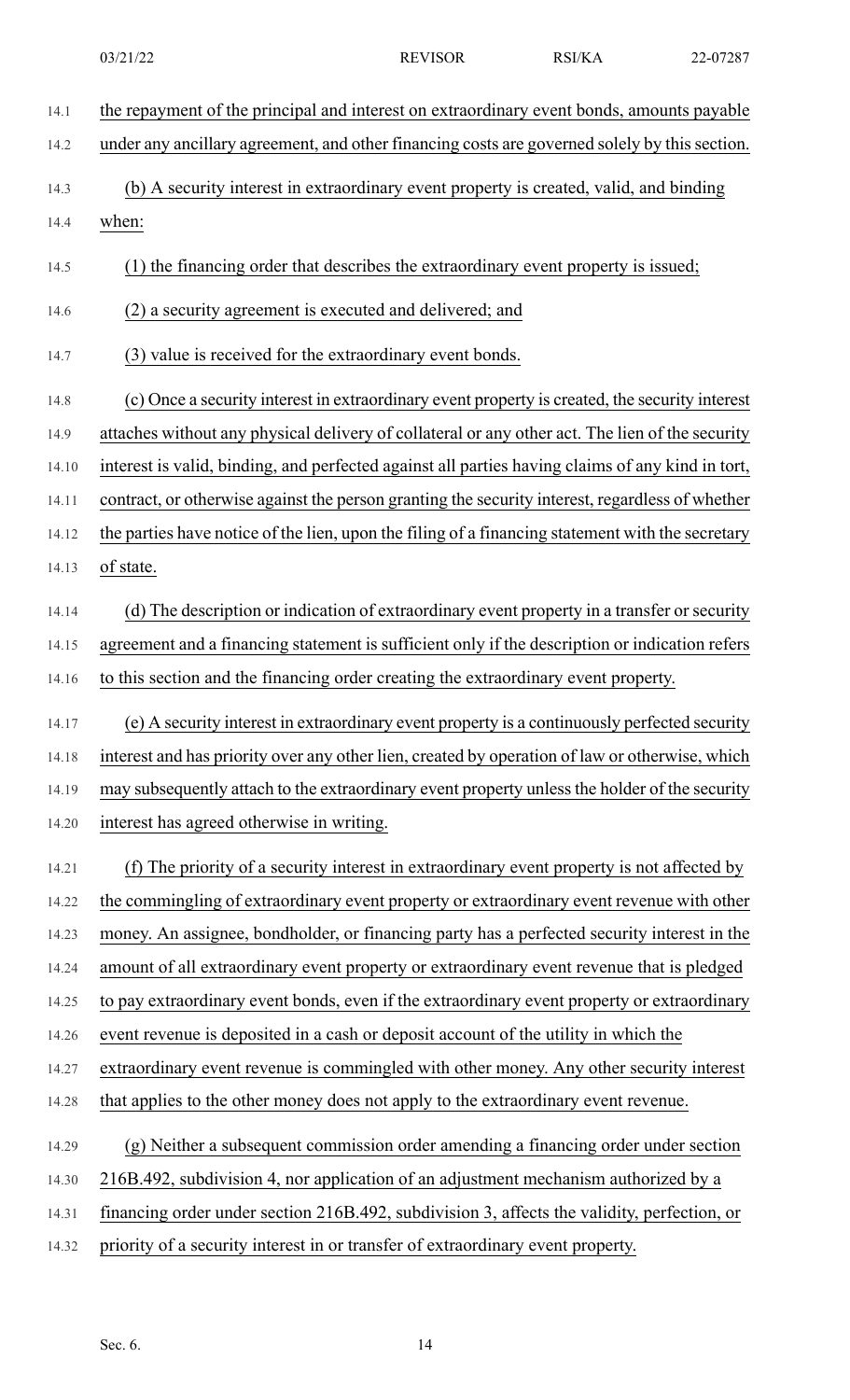| 15.1  | (h) A valid and enforceable security interest in extraordinary event property is perfected       |
|-------|--------------------------------------------------------------------------------------------------|
| 15.2  | only when the security interest has attached and when a financing order has been filed with      |
| 15.3  | the secretary of state in accordance with procedures established by the secretary of state.      |
| 15.4  | The financing order must name the pledgor of the extraordinary event property as debtor          |
| 15.5  | and identify the property.                                                                       |
| 15.6  | Subd. 3. Sales of extraordinary event property. (a) A sale, assignment, or transfer of           |
| 15.7  | extraordinary event property is an absolute transfer and true sale of, and not a pledge of or    |
| 15.8  | secured transaction relating to, the seller's right, title, and interest in, to, and under the   |
| 15.9  | extraordinary event property if the documents governing the transaction expressly state that     |
| 15.10 | the transaction is a sale or other absolute transfer. A transfer of an interest in extraordinary |
| 15.11 | event property may be created when:                                                              |
| 15.12 | (1) the financing order creating and describing the extraordinary event property is              |
| 15.13 | effective;                                                                                       |
| 15.14 | (2) the documents evidencing the transfer of the extraordinary event property are executed       |
| 15.15 | and delivered to the assignee; and                                                               |
| 15.16 | (3) value is received.                                                                           |
| 15.17 | (b) A transfer of an interest in extraordinary event property must be filed with the             |
| 15.18 | secretary of state against all third persons and perfected under sections 336.3-301 to           |
| 15.19 | 336.3-312, including any judicial lien or other lien creditors or any claims of the seller or    |
| 15.20 | creditors of the seller, other than creditors holding a prior security interest, ownership       |
| 15.21 | interest, or assignment in the extraordinary event property previously perfected under this      |
| 15.22 | subdivision or subdivision 2.                                                                    |
| 15.23 | (c) The characterization of a sale, assignment, or transfer as an absolute transfer and          |
| 15.24 | true sale, and the corresponding characterization of the property interest of the assignee, is   |
| 15.25 | not affected or impaired by:                                                                     |
| 15.26 | (1) commingling of extraordinary event revenue with other money;                                 |
| 15.27 | (2) the retention by the seller of:                                                              |
| 15.28 | (i) a partial or residual interest, including an equity interest, in the extraordinary event     |
| 15.29 | property, whether direct or indirect, or whether subordinate or otherwise; or                    |
| 15.30 | (ii) the right to recover costs associated with taxes, franchise fees, or license fees imposed   |
| 15.31 | on the collection of extraordinary event revenue;                                                |
| 15.32 | (3) any recourse that the purchaser may have against the seller;                                 |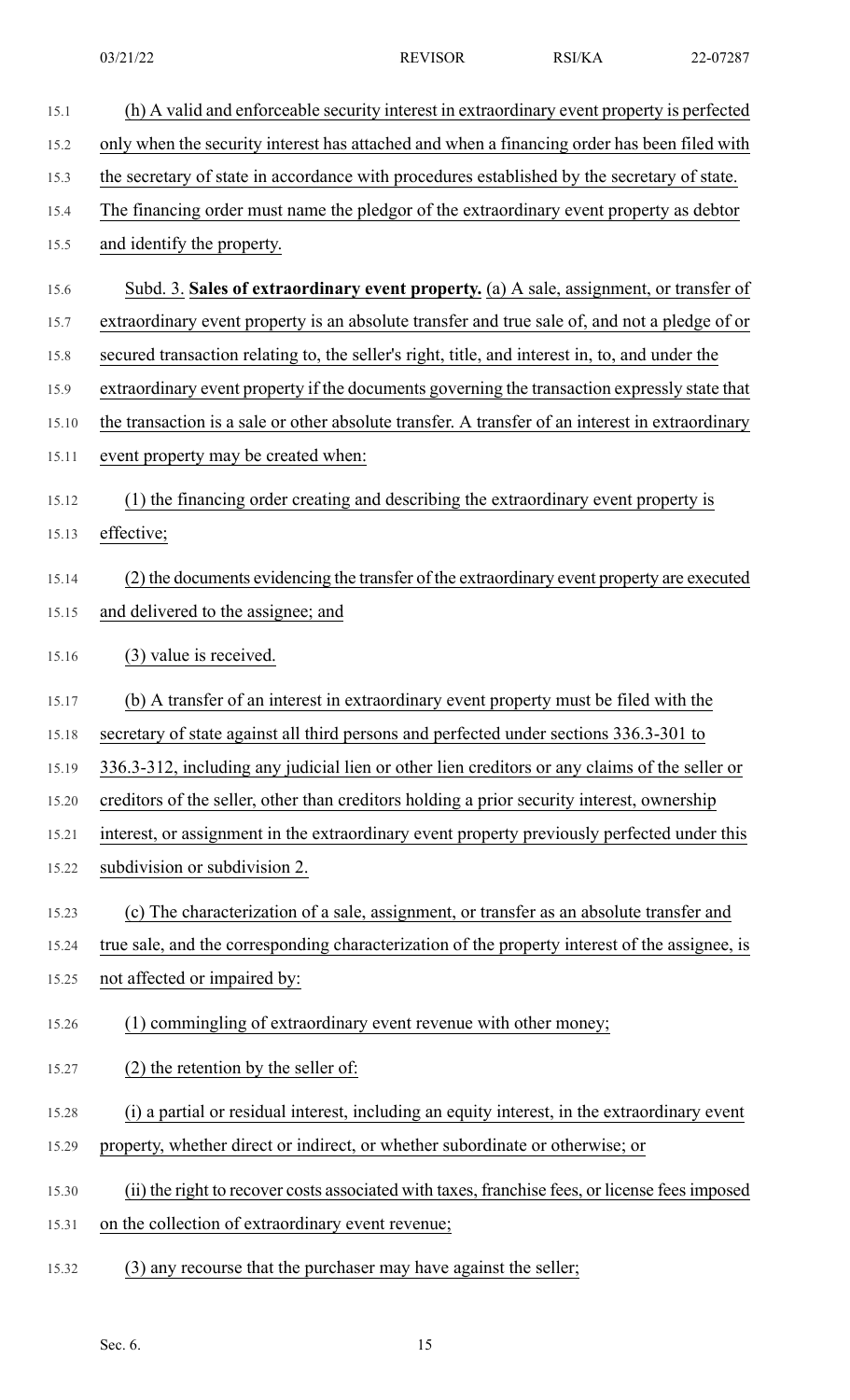|              | 03/21/22                                                                                        | <b>REVISOR</b> | <b>RSI/KA</b> | 22-07287 |  |  |
|--------------|-------------------------------------------------------------------------------------------------|----------------|---------------|----------|--|--|
| 16.1         | (4) any indemnification rights, obligations, or repurchase rights made or provided by           |                |               |          |  |  |
| 16.2         | the seller;                                                                                     |                |               |          |  |  |
| 16.3         | (5) an obligation of the seller to collect extraordinary event revenues on behalf of an         |                |               |          |  |  |
| 16.4         | assignee;                                                                                       |                |               |          |  |  |
|              |                                                                                                 |                |               |          |  |  |
| 16.5<br>16.6 | (6) the treatment of the sale, assignment, or transfer for tax, financial reporting, or other   |                |               |          |  |  |
|              | purposes;                                                                                       |                |               |          |  |  |
| 16.7         | (7) any subsequent financing order amending a financing order under section 216B.492,           |                |               |          |  |  |
| 16.8         | subdivision 4, paragraph (d); or                                                                |                |               |          |  |  |
| 16.9         | (8) any application of an adjustment mechanism under section 216B.492, subdivision              |                |               |          |  |  |
| 16.10        | $3$ , paragraph (a), clause (6).                                                                |                |               |          |  |  |
| 16.11        | <b>EFFECTIVE DATE.</b> This section is effective the day following final enactment.             |                |               |          |  |  |
|              |                                                                                                 |                |               |          |  |  |
| 16.12        | Sec. 7. [216B.497] EXTRAORDINARY EVENT BONDS.                                                   |                |               |          |  |  |
| 16.13        | (a) Banks, trust companies, savings and loan associations, insurance companies, executors,      |                |               |          |  |  |
| 16.14        | administrators, guardians, trustees, and other fiduciaries may legally invest any money         |                |               |          |  |  |
| 16.15        | within the individual's or entity's control in extraordinary event bonds.                       |                |               |          |  |  |
| 16.16        | (b) Extraordinary event bonds issued under a financing order are not debt of or a pledge        |                |               |          |  |  |
| 16.17        | of the faith and credit or taxing power of the state, any agency of the state, or any political |                |               |          |  |  |
| 16.18        | subdivision. Holders of extraordinary event bonds may not have taxes levied by the state        |                |               |          |  |  |
| 16.19        | or a political subdivision in order to pay the principal or interest on extraordinary event     |                |               |          |  |  |
| 16.20        | bonds. The issuance of extraordinary event bonds does not directly, indirectly, or contingently |                |               |          |  |  |
| 16.21        | obligate the state or a political subdivision to levy any tax or make any appropriation to pay  |                |               |          |  |  |
| 16.22        | principal or interest on the extraordinary event bonds.                                         |                |               |          |  |  |
| 16.23        | (c) The state pledges to and agrees with holders of extraordinary event bonds, any              |                |               |          |  |  |
| 16.24        | assignee, and any financing parties that the state will not:                                    |                |               |          |  |  |
| 16.25        | (1) take or permit any action that impairs the value of extraordinary event property; or        |                |               |          |  |  |
| 16.26        | (2) reduce, alter, or impair extraordinary event charges that are imposed, collected, and       |                |               |          |  |  |
| 16.27        | remitted for the benefit of holders of extraordinary event bonds, any assignee, and any         |                |               |          |  |  |
| 16.28        | financing parties until any principal, interest, and redemption premium payable on              |                |               |          |  |  |
| 16.29        | extraordinary event bonds, all financing costs, and all amounts to be paid to an assignee or    |                |               |          |  |  |
| 16.30        | financing party under an ancillary agreement are paid in full.                                  |                |               |          |  |  |
|              |                                                                                                 |                |               |          |  |  |